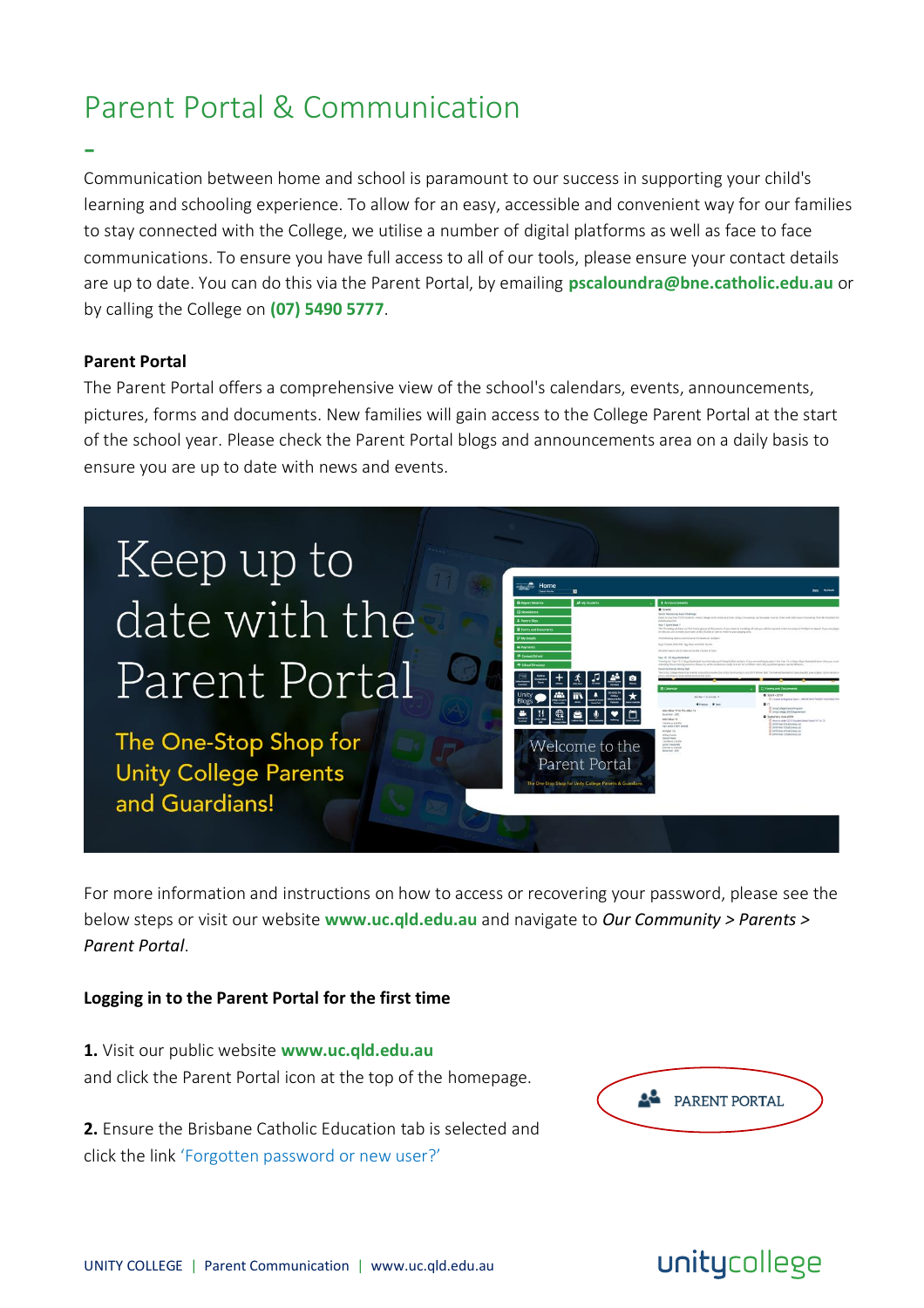|                      | Login                                 |                   |                                                                                                          |  |
|----------------------|---------------------------------------|-------------------|----------------------------------------------------------------------------------------------------------|--|
|                      | <b>Brisbane Catholic Education</b>    | Diocese of Cairns |                                                                                                          |  |
| Username             | username or email address             |                   |                                                                                                          |  |
| Password<br>password |                                       |                   |                                                                                                          |  |
|                      | Forgotten password or new user?       | Login             |                                                                                                          |  |
|                      | Change password                       |                   | By accessing and using the ICT resources provided by Brisbane Catholic Education (BCE), you are agreeing |  |
|                      | to abide by the Acceptable Use Policy |                   |                                                                                                          |  |

**3.** On the next screen, under the **Parents** heading, there are two titles – First time logging in? (this is for parents who have never logged into the parent portal) and Forgotten your password? (this is for parents who need to reset their password). Choose whichever link applies to you.

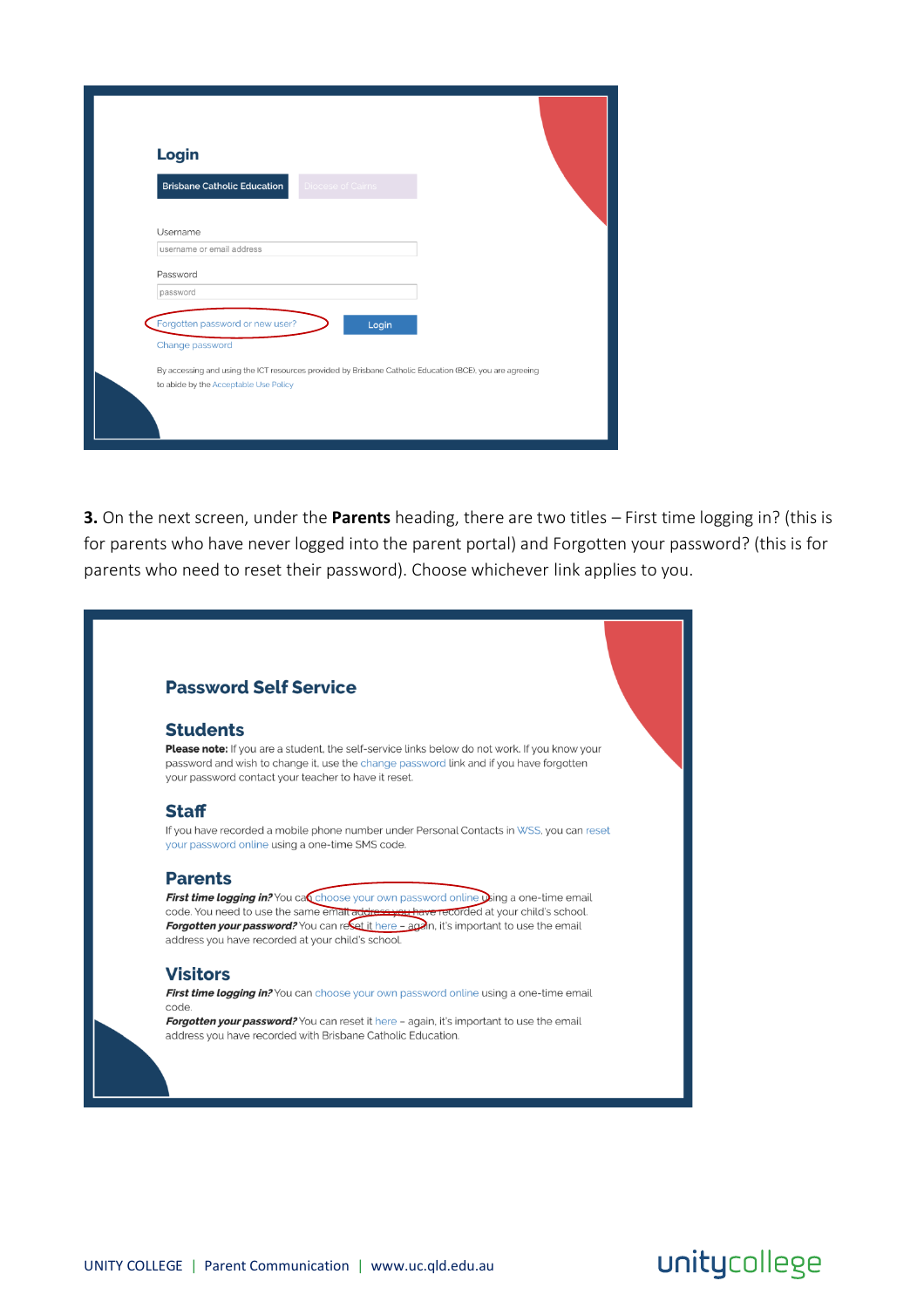**4.** Enter the contact email that you provided to Unity College upon enrolment and click 'Next'.



**5.** Check your email for a security code and enter the corresponding security code in the screen that follows and click 'Next'.



**6.** Ensure that Password Reset option is selected and enter your desired password in both boxes before clicking 'Next'.

| <b>Password Self-Service</b>                                                                                                                                                           |  |  |  |  |
|----------------------------------------------------------------------------------------------------------------------------------------------------------------------------------------|--|--|--|--|
| Login Assistant You were successfully authenticated.<br><b>Account Unlock:</b> Keep Your Current Password<br><b>O Password Reset:</b> Choose Your New Password and Unlock Your Account |  |  |  |  |
| Enter a new password:                                                                                                                                                                  |  |  |  |  |
| Re-enter the password:<br>Cancel<br><b>Next</b>                                                                                                                                        |  |  |  |  |
| 2015 Microsoft Corporation. All Rights Reserved.   About                                                                                                                               |  |  |  |  |

**6.** You can now go back to the Parent Portal link Unity College website and login with your email and new password.

### unitycollege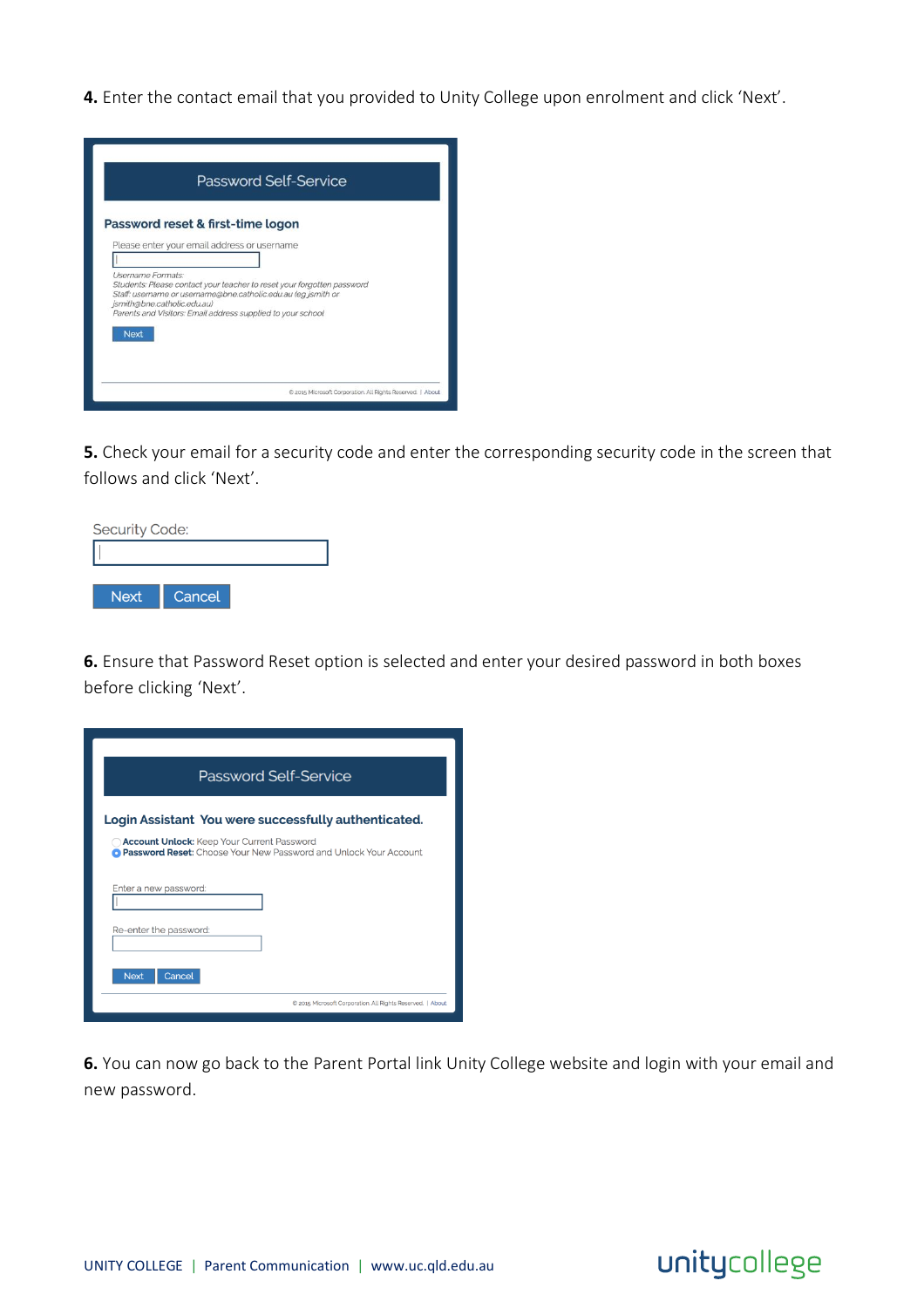### **BCE Connect App**

BCE offer a convenient way to access the Parent Portal via your mobile devices. Instructions on how to download and access the app can be found below. More information is also available on our website by navigating to *Our Community > Parents > BCE Connect App*.



### **Using the BCE Connect App for the first time**



## unitycollege